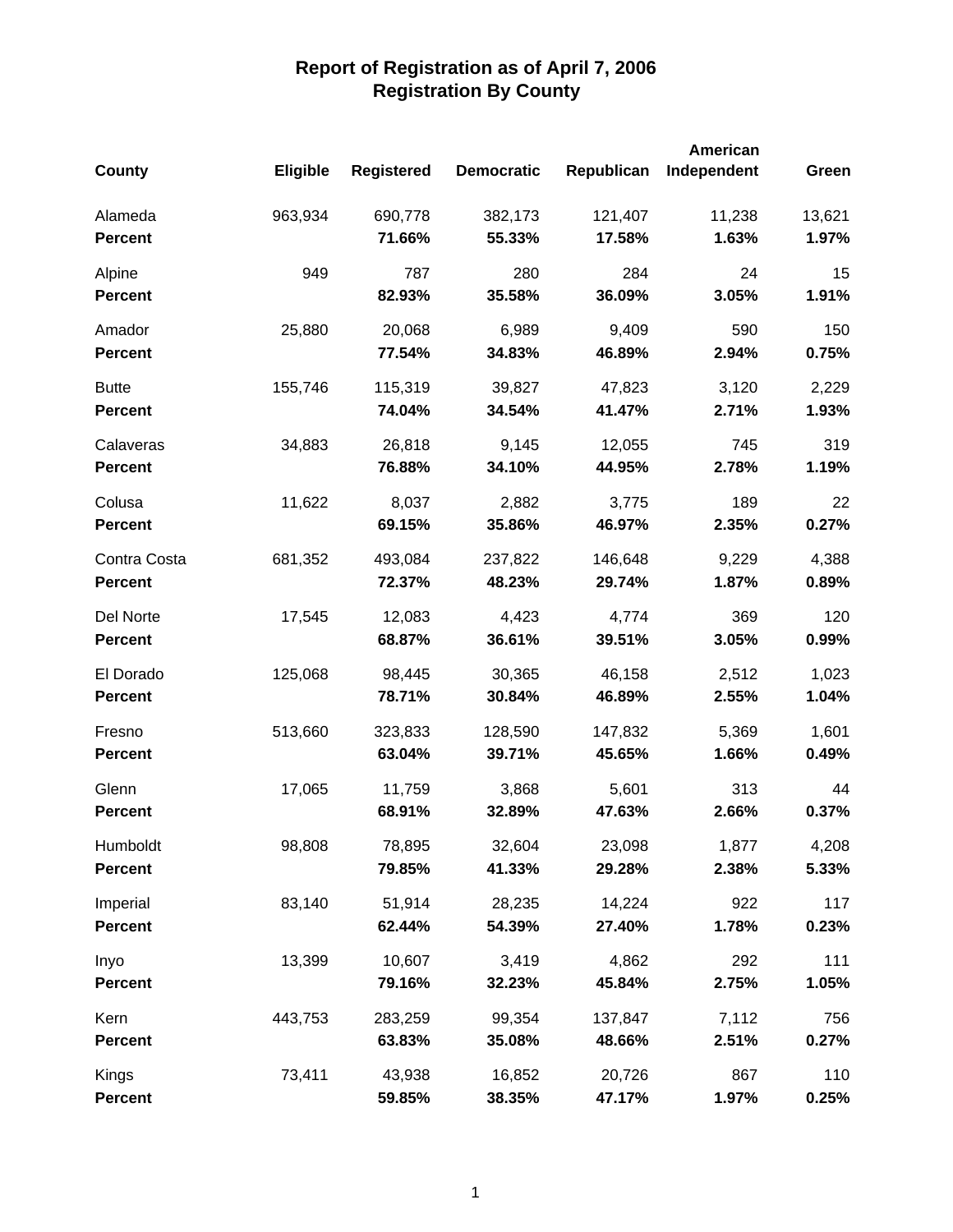|                |             |                    | Peace and |                | <b>Decline to</b> |  |  |
|----------------|-------------|--------------------|-----------|----------------|-------------------|--|--|
| County         | Libertarian | <b>Natural Law</b> | Freedom   | Other          | <b>State</b>      |  |  |
| Alameda        | 3,025       | 1,265              | 3,147     | 4,971          | 149,931           |  |  |
| <b>Percent</b> | 0.44%       | 0.18%              | 0.46%     | 0.72%          | 21.70%            |  |  |
| Alpine         | 5           | 0                  | 1         | $\overline{2}$ | 176               |  |  |
| <b>Percent</b> | 0.64%       | 0.00%              | 0.13%     | 0.25%          | 22.36%            |  |  |
| Amador         | 131         | 14                 | 31        | 170            | 2,584             |  |  |
| <b>Percent</b> | 0.65%       | 0.07%              | 0.15%     | 0.85%          | 12.88%            |  |  |
| <b>Butte</b>   | 857         | 89                 | 497       | 750            | 20,127            |  |  |
| <b>Percent</b> | 0.74%       | 0.08%              | 0.43%     | 0.65%          | 17.45%            |  |  |
| Calaveras      | 333         | 19                 | 63        | 95             | 4,044             |  |  |
| <b>Percent</b> | 1.24%       | 0.07%              | 0.23%     | 0.35%          | 15.08%            |  |  |
| Colusa         | 32          | 3                  | 22        | 26             | 1,086             |  |  |
| <b>Percent</b> | 0.40%       | 0.04%              | 0.27%     | 0.32%          | 13.51%            |  |  |
| Contra Costa   | 2,221       | 535                | 1,209     | 3,282          | 87,750            |  |  |
| <b>Percent</b> | 0.45%       | 0.11%              | 0.25%     | 0.67%          | 17.80%            |  |  |
| Del Norte      | 91          | 4                  | 37        | 110            | 2,155             |  |  |
| <b>Percent</b> | 0.75%       | 0.03%              | 0.31%     | 0.91%          | 17.83%            |  |  |
| El Dorado      | 667         | 57                 | 250       | 656            | 16,757            |  |  |
| <b>Percent</b> | 0.68%       | 0.06%              | 0.25%     | 0.67%          | 17.02%            |  |  |
| Fresno         | 1,095       | 211                | 528       | 435            | 38,172            |  |  |
| <b>Percent</b> | 0.34%       | 0.07%              | 0.16%     | 0.13%          | 11.79%            |  |  |
| Glenn          | 39          | 9                  | 39        | 28             | 1,818             |  |  |
| <b>Percent</b> | 0.33%       | 0.08%              | 0.33%     | 0.24%          | 15.46%            |  |  |
| Humboldt       | 712         | 111                | 276       | 225            | 15,784            |  |  |
| <b>Percent</b> | 0.90%       | 0.14%              | 0.35%     | 0.29%          | 20.01%            |  |  |
| Imperial       | 167         | 64                 | 205       | 281            | 7,699             |  |  |
| <b>Percent</b> | 0.32%       | 0.12%              | 0.39%     | 0.54%          | 14.83%            |  |  |
| Inyo           | 71          | 6                  | 29        | 69             | 1,748             |  |  |
| <b>Percent</b> | 0.67%       | 0.06%              | 0.27%     | 0.65%          | 16.48%            |  |  |
| Kern           | 1,321       | 195                | 548       | 493            | 35,633            |  |  |
| Percent        | 0.47%       | 0.07%              | 0.19%     | 0.17%          | 12.58%            |  |  |
| Kings          | 132         | 29                 | 16        | 365            | 4,841             |  |  |
| <b>Percent</b> | 0.30%       | 0.07%              | 0.04%     | 0.83%          | 11.02%            |  |  |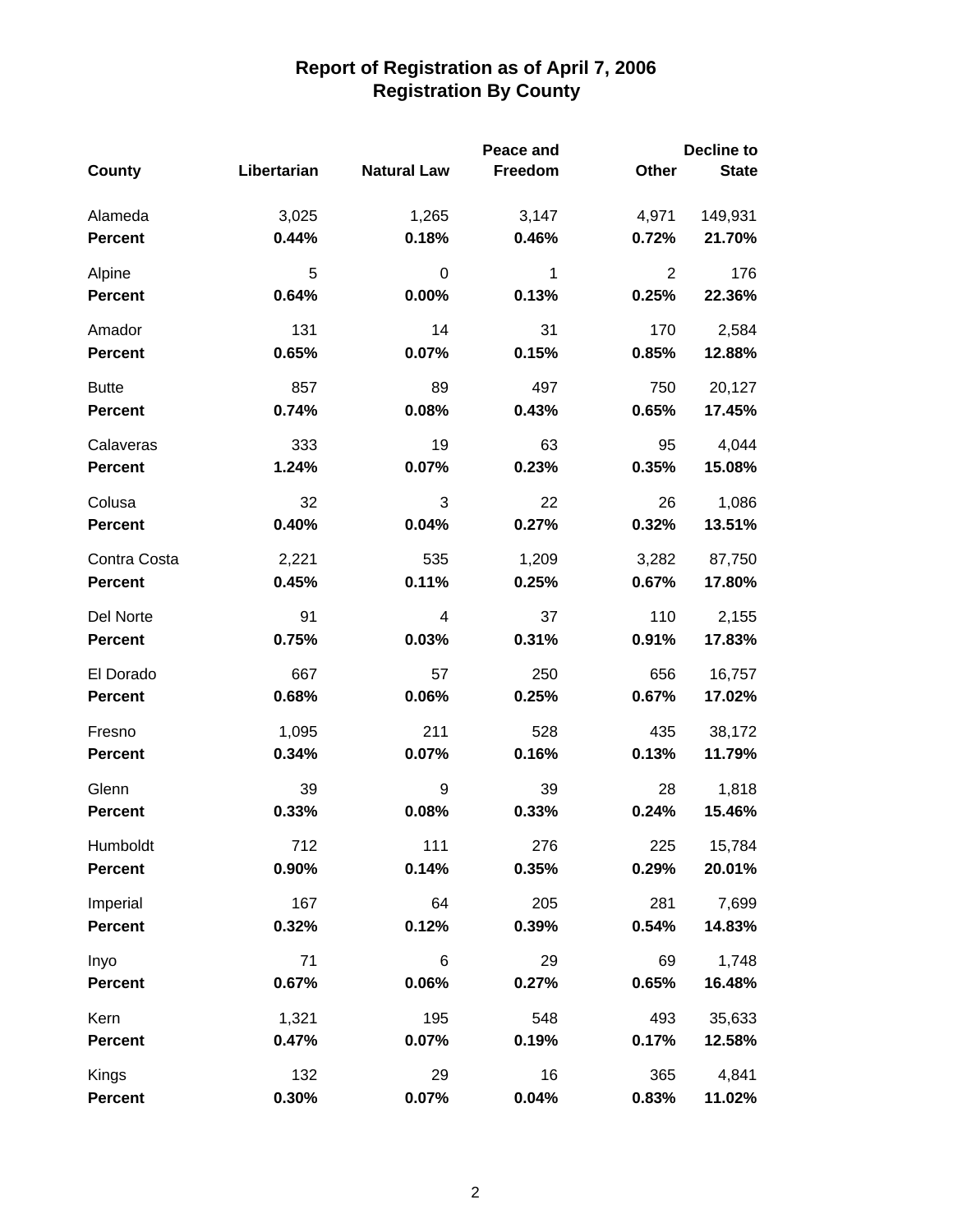| <b>County</b>  | <b>Eligible</b> | <b>Registered</b> | <b>Democratic</b> | Republican | American<br>Independent | Green  |
|----------------|-----------------|-------------------|-------------------|------------|-------------------------|--------|
| Lake           | 46,496          | 31,770            | 13,803            | 10,272     | 949                     | 445    |
| <b>Percent</b> |                 | 68.33%            | 43.45%            | 32.33%     | 2.99%                   | 1.40%  |
| Lassen         | 17,212          | 14,183            | 4,199             | 6,586      | 598                     | 62     |
| <b>Percent</b> |                 | 82.40%            | 29.61%            | 46.44%     | 4.22%                   | 0.44%  |
| Los Angeles    | 5,747,929       | 3,817,360         | 1,919,927         | 1,024,227  | 63,326                  | 25,246 |
| <b>Percent</b> |                 | 66.41%            | 50.29%            | 26.83%     | 1.66%                   | 0.66%  |
| Madera         | 79,160          | 34,822            | 12,058            | 17,697     | 593                     | 160    |
| <b>Percent</b> |                 | 43.99%            | 34.63%            | 50.82%     | 1.70%                   | 0.46%  |
| Marin          | 177,328         | 146,603           | 75,428            | 33,844     | 2,650                   | 3,571  |
| <b>Percent</b> |                 | 82.67%            | 51.45%            | 23.09%     | 1.81%                   | 2.44%  |
| Mariposa       | 14,119          | 11,212            | 3,630             | 5,268      | 310                     | 157    |
| <b>Percent</b> |                 | 79.41%            | 32.38%            | 46.99%     | 2.76%                   | 1.40%  |
| Mendocino      | 62,319          | 48,319            | 22,209            | 12,212     | 1,250                   | 2,384  |
| <b>Percent</b> |                 | 77.53%            | 45.96%            | 25.27%     | 2.59%                   | 4.93%  |
| Merced         | 134,283         | 90,963            | 40,922            | 38,167     | 1,676                   | 300    |
| <b>Percent</b> |                 | 67.74%            | 44.99%            | 41.96%     | 1.84%                   | 0.33%  |
| Modoc          | 6,942           | 5,659             | 1,752             | 2,750      | 170                     | 30     |
| <b>Percent</b> |                 | 81.52%            | 30.96%            | 48.60%     | 3.00%                   | 0.53%  |
| Mono           | 9,514           | 6,492             | 2,039             | 2,529      | 192                     | 114    |
| <b>Percent</b> |                 | 68.24%            | 31.41%            | 38.96%     | 2.96%                   | 1.76%  |
| Monterey       | 230,683         | 151,715           | 72,736            | 47,421     | 2,937                   | 1,407  |
| <b>Percent</b> |                 | 65.77%            | 47.94%            | 31.26%     | 1.94%                   | 0.93%  |
| Napa           | 89,787          | 65,922            | 30,339            | 20,905     | 1,557                   | 910    |
| <b>Percent</b> |                 | 73.42%            | 46.02%            | 31.71%     | 2.36%                   | 1.38%  |
| Nevada         | 75,400          | 63,647            | 20,362            | 27,619     | 1,574                   | 1,635  |
| <b>Percent</b> |                 | 84.41%            | 31.99%            | 43.39%     | 2.47%                   | 2.57%  |
| Orange         | 1,835,925       | 1,461,517         | 435,177           | 708,333    | 28,700                  | 7,866  |
| <b>Percent</b> |                 | 79.61%            | 29.78%            | 48.47%     | 1.96%                   | 0.54%  |
| Placer         | 223,952         | 174,083           | 49,975            | 90,557     | 3,405                   | 1,255  |
| <b>Percent</b> |                 | 77.73%            | 28.71%            | 52.02%     | 1.96%                   | 0.72%  |
| Plumas         | 16,331          | 13,375            | 4,469             | 5,811      | 466                     | 121    |
| <b>Percent</b> |                 | 81.90%            | 33.41%            | 43.45%     | 3.48%                   | 0.90%  |
| Riverside      | 1,181,788       | 735,792           | 254,145           | 340,522    | 16,234                  | 2,689  |
| <b>Percent</b> |                 | 62.26%            | 34.54%            | 46.28%     | 2.21%                   | 0.37%  |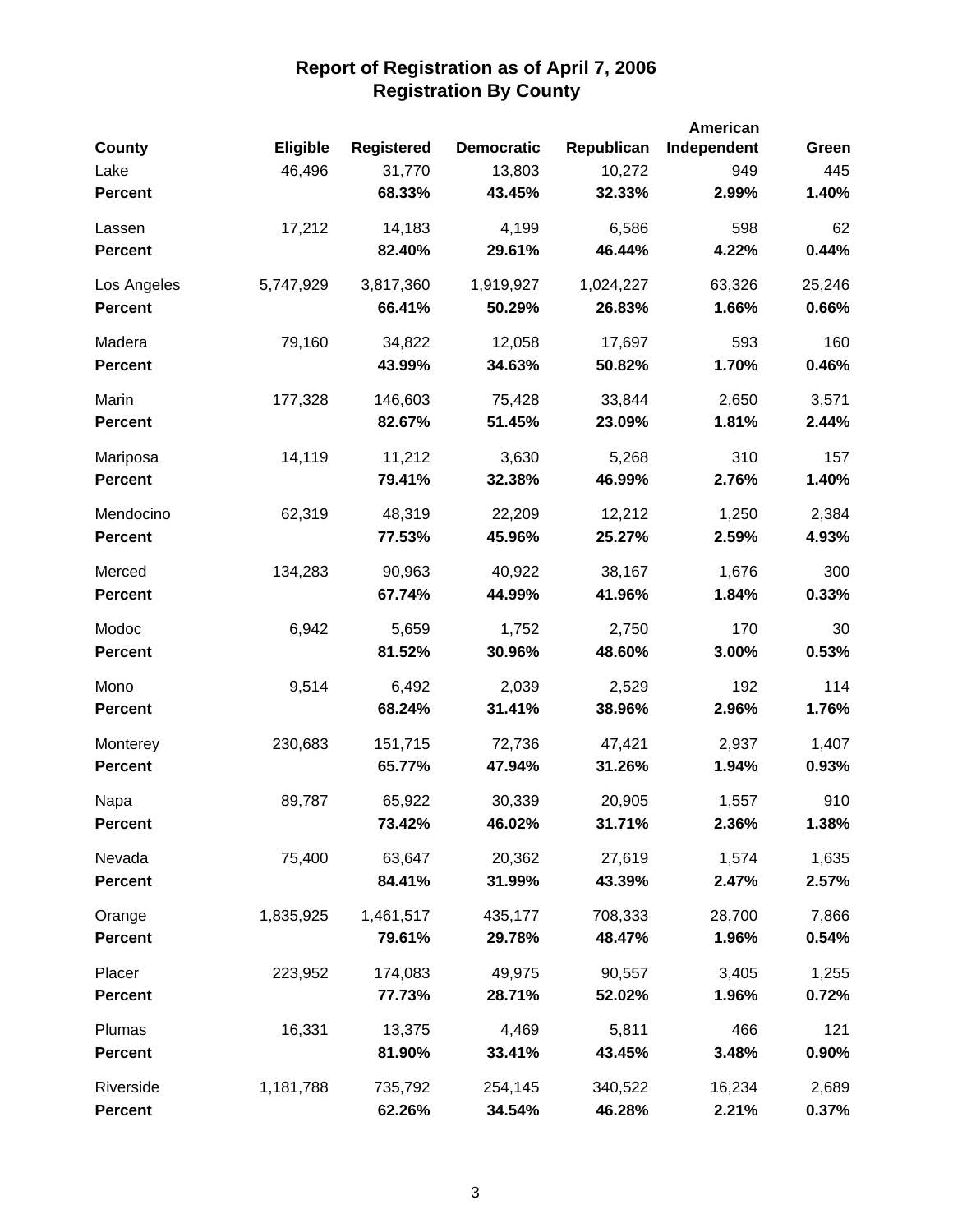|                |             |                    | Peace and |          | <b>Decline to</b> |
|----------------|-------------|--------------------|-----------|----------|-------------------|
| County         | Libertarian | <b>Natural Law</b> | Freedom   | Other    | <b>State</b>      |
| Lake           | 215         | 22                 | 114       | 75       | 5,875             |
| <b>Percent</b> | 0.68%       | 0.07%              | 0.36%     | 0.24%    | 18.49%            |
| Lassen         | 86          | 10                 | 27        | 21       | 2,594             |
| <b>Percent</b> | 0.61%       | 0.07%              | 0.19%     | 0.15%    | 18.29%            |
| Los Angeles    | 17,818      | 7,971              | 23,704    | 23,976   | 711,165           |
| <b>Percent</b> | 0.47%       | 0.21%              | 0.62%     | 0.63%    | 18.63%            |
| Madera         | 132         | 16                 | 36        | 141      | 3,989             |
| <b>Percent</b> | 0.38%       | 0.05%              | 0.10%     | 0.40%    | 11.46%            |
| Marin          | 808         | 117                | 323       | 432      | 29,430            |
| <b>Percent</b> | 0.55%       | 0.08%              | 0.22%     | 0.29%    | 20.07%            |
| Mariposa       | 76          | 8                  | 27        | 157      | 1,579             |
| <b>Percent</b> | 0.68%       | 0.07%              | 0.24%     | 1.40%    | 14.08%            |
| Mendocino      | 383         | 60                 | 255       | 278      | 9,288             |
| <b>Percent</b> | 0.79%       | 0.12%              | 0.53%     | 0.58%    | 19.22%            |
| Merced         | 242         | 48                 | 161       | 129      | 9,318             |
| <b>Percent</b> | 0.27%       | 0.05%              | 0.18%     | 0.14%    | 10.24%            |
| Modoc          | 42          | 3                  | 9         | 6        | 897               |
| <b>Percent</b> | 0.74%       | 0.05%              | 0.16%     | 0.11%    | 15.85%            |
| Mono           | 65          | 3                  | 15        | 0        | 1,535             |
| <b>Percent</b> | 1.00%       | 0.05%              | 0.23%     | $0.00\%$ | 23.64%            |
| Monterey       | 656         | 138                | 388       | 313      | 25,719            |
| Percent        | 0.43%       | 0.09%              | 0.26%     | 0.21%    | 16.95%            |
| Napa           | 385         | 53                 | 140       | 520      | 11,113            |
| <b>Percent</b> | 0.58%       | 0.08%              | 0.21%     | 0.79%    | 16.86%            |
| Nevada         | 502         | 46                 | 128       | 245      | 11,536            |
| <b>Percent</b> | 0.79%       | 0.07%              | 0.20%     | 0.38%    | 18.12%            |
| Orange         | 9,898       | 2,226              | 3,761     | 5,205    | 260,351           |
| <b>Percent</b> | 0.68%       | 0.15%              | 0.26%     | 0.36%    | 17.81%            |
| Placer         | 1,114       | 90                 | 242       | 367      | 27,078            |
| <b>Percent</b> | 0.64%       | 0.05%              | 0.14%     | 0.21%    | 15.55%            |
| Plumas         | 95          | 15                 | 37        | 10       | 2,351             |
| <b>Percent</b> | 0.71%       | 0.11%              | 0.28%     | 0.07%    | 17.58%            |
| Riverside      | 3,492       | 836                | 2,042     | 4,412    | 111,420           |
| Percent        | 0.47%       | 0.11%              | 0.28%     | 0.60%    | 15.14%            |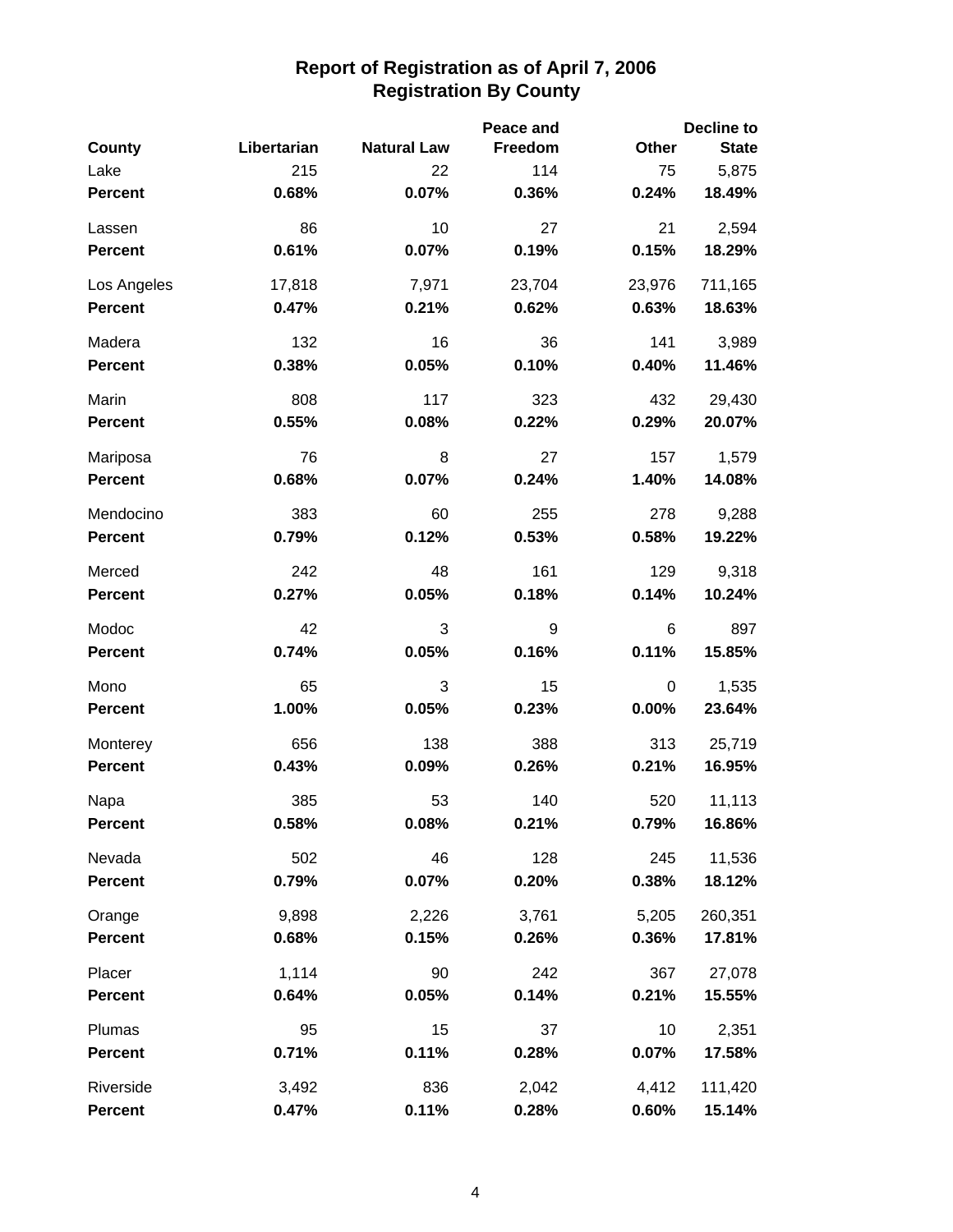|                 |                 |                   |                   |            | American    |        |
|-----------------|-----------------|-------------------|-------------------|------------|-------------|--------|
| <b>County</b>   | <b>Eligible</b> | <b>Registered</b> | <b>Democratic</b> | Republican | Independent | Green  |
| Sacramento      | 905,674         | 615,732           | 263,025           | 214,866    | 13,926      | 5,686  |
| <b>Percent</b>  |                 | 67.99%            | 42.72%            | 34.90%     | 2.26%       | 0.92%  |
| San Benito      | 34,397          | 24,736            | 11,163            | 8,410      | 579         | 158    |
| <b>Percent</b>  |                 | 71.91%            | 45.13%            | 34.00%     | 2.34%       | 0.64%  |
| San Bernardino  | 1,186,356       | 738,639           | 278,817           | 316,885    | 17,892      | 2,917  |
| <b>Percent</b>  |                 | 62.26%            | 37.75%            | 42.90%     | 2.42%       | 0.39%  |
| San Diego       | 1,998,706       | 1,343,931         | 462,283           | 537,338    | 30,140      | 9,300  |
| <b>Percent</b>  |                 | 67.24%            | 34.40%            | 39.98%     | 2.24%       | 0.69%  |
| San Francisco   | 579,946         | 417,796           | 227,012           | 47,008     | 6,772       | 12,651 |
| <b>Percent</b>  |                 | 72.04%            | 54.34%            | 11.25%     | 1.62%       | 3.03%  |
| San Joaquin     | 401,411         | 262,131           | 110,048           | 111,103    | 4,589       | 904    |
| <b>Percent</b>  |                 | 65.30%            | 41.98%            | 42.38%     | 1.75%       | 0.34%  |
| San Luis Obispo | 188,125         | 151,686           | 53,592            | 64,328     | 3,367       | 2,116  |
| <b>Percent</b>  |                 | 80.63%            | 35.33%            | 42.41%     | 2.22%       | 1.39%  |
| San Mateo       | 468,130         | 349,011           | 171,655           | 87,445     | 6,443       | 3,756  |
| <b>Percent</b>  |                 | 74.55%            | 49.18%            | 25.06%     | 1.85%       | 1.08%  |
| Santa Barbara   | 271,997         | 180,377           | 73,116            | 65,470     | 3,568       | 2,382  |
| <b>Percent</b>  |                 | 66.32%            | 40.54%            | 36.30%     | 1.98%       | 1.32%  |
| Santa Clara     | 1,069,677       | 748,280           | 336,192           | 205,067    | 13,623      | 6,035  |
| <b>Percent</b>  |                 | 69.95%            | 44.93%            | 27.41%     | 1.82%       | 0.81%  |
| Santa Cruz      | 174,232         | 140,927           | 74,681            | 29,432     | 2,498       | 4,685  |
| <b>Percent</b>  |                 | 80.88%            | 52.99%            | 20.88%     | 1.77%       | 3.32%  |
| Shasta          | 129,898         | 88,597            | 26,889            | 43,836     | 2,426       | 526    |
| <b>Percent</b>  |                 | 68.21%            | 30.35%            | 49.48%     | 2.74%       | 0.59%  |
| Sierra          | 2,640           | 2,259             | 709               | 969        | 84          | 23     |
| <b>Percent</b>  |                 | 85.57%            | 31.39%            | 42.90%     | 3.72%       | 1.02%  |
| Siskiyou        | 34,083          | 24,854            | 8,880             | 10,509     | 746         | 229    |
| <b>Percent</b>  |                 | 72.92%            | 35.73%            | 42.28%     | 3.00%       | 0.92%  |
| Solano          | 271,556         | 165,795           | 80,649            | 48,593     | 3,255       | 905    |
| <b>Percent</b>  |                 | 61.05%            | 48.64%            | 29.31%     | 1.96%       | 0.55%  |
| Sonoma          | 329,107         | 241,498           | 120,253           | 62,644     | 4,918       | 6,706  |
| <b>Percent</b>  |                 | 73.38%            | 49.79%            | 25.94%     | 2.04%       | 2.78%  |
| Stanislaus      | 313,961         | 199,997           | 82,021            | 84,279     | 4,196       | 795    |
| <b>Percent</b>  |                 | 63.70%            | 41.01%            | 42.14%     | 2.10%       | 0.40%  |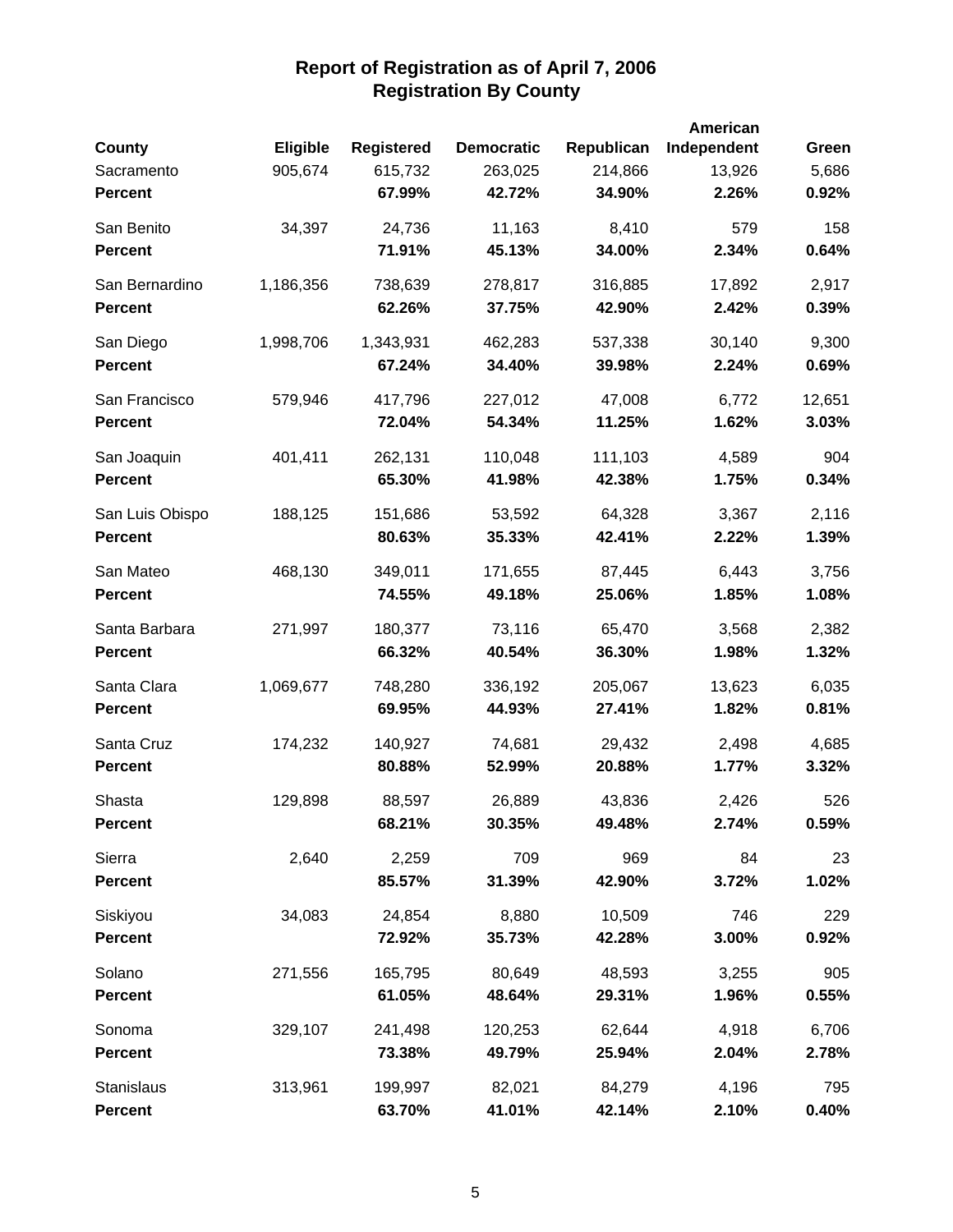|                 |             |                    | Peace and      |       | <b>Decline to</b> |
|-----------------|-------------|--------------------|----------------|-------|-------------------|
| County          | Libertarian | <b>Natural Law</b> | <b>Freedom</b> | Other | <b>State</b>      |
| Sacramento      | 3,050       | 501                | 4,305          | 1,558 | 108,815           |
| <b>Percent</b>  | 0.50%       | 0.08%              | 0.70%          | 0.25% | 17.67%            |
| San Benito      | 128         | 13                 | 58             | 95    | 4,132             |
| <b>Percent</b>  | 0.52%       | 0.05%              | 0.23%          | 0.38% | 16.70%            |
| San Bernardino  | 3,466       | 866                | 2,555          | 3,773 | 111,468           |
| <b>Percent</b>  | 0.47%       | 0.12%              | 0.35%          | 0.51% | 15.09%            |
| San Diego       | 8,735       | 3,931              | 2,921          | 6,530 | 282,753           |
| <b>Percent</b>  | 0.65%       | 0.29%              | 0.22%          | 0.49% | 21.04%            |
| San Francisco   | 2,264       | 556                | 1,624          | 637   | 119,272           |
| <b>Percent</b>  | 0.54%       | 0.13%              | 0.39%          | 0.15% | 28.55%            |
| San Joaquin     | 842         | 153                | 1,021          | 1,852 | 31,619            |
| <b>Percent</b>  | 0.32%       | 0.06%              | 0.39%          | 0.71% | 12.06%            |
| San Luis Obispo | 992         | 142                | 286            | 1,831 | 25,032            |
| <b>Percent</b>  | 0.65%       | 0.09%              | 0.19%          | 1.21% | 16.50%            |
| San Mateo       | 1,629       | 341                | 828            | 876   | 76,038            |
| <b>Percent</b>  | 0.47%       | 0.10%              | 0.24%          | 0.25% | 21.79%            |
| Santa Barbara   | 1,011       | 143                | 302            | 1,873 | 32,512            |
| <b>Percent</b>  | 0.56%       | 0.08%              | 0.17%          | 1.04% | 18.02%            |
| Santa Clara     | 4,424       | 639                | 2,042          | 1,816 | 178,442           |
| <b>Percent</b>  | 0.59%       | 0.09%              | 0.27%          | 0.24% | 23.85%            |
| Santa Cruz      | 1,214       | 147                | 475            | 1,105 | 26,690            |
| <b>Percent</b>  | 0.86%       | 0.10%              | 0.34%          | 0.78% | 18.94%            |
| Shasta          | 551         | 45                 | 203            | 217   | 13,904            |
| <b>Percent</b>  | 0.62%       | $0.05\%$           | 0.23%          | 0.24% | 15.69%            |
| Sierra          | 26          | 0                  | 6              | 30    | 412               |
| <b>Percent</b>  | 1.15%       | $0.00\%$           | 0.27%          | 1.33% | 18.24%            |
| Siskiyou        | 254         | 52                 | 60             | 310   | 3,814             |
| <b>Percent</b>  | 1.02%       | 0.21%              | 0.24%          | 1.25% | 15.35%            |
| Solano          | 672         | 100                | 328            | 892   | 30,401            |
| <b>Percent</b>  | 0.41%       | 0.06%              | 0.20%          | 0.54% | 18.34%            |
| Sonoma          | 1,568       | 198                | 716            | 1,525 | 42,970            |
| <b>Percent</b>  | 0.65%       | 0.08%              | 0.30%          | 0.63% | 17.79%            |
| Stanislaus      | 768         | 123                | 938            | 1,663 | 25,214            |
| <b>Percent</b>  | 0.38%       | 0.06%              | 0.47%          | 0.83% | 12.61%            |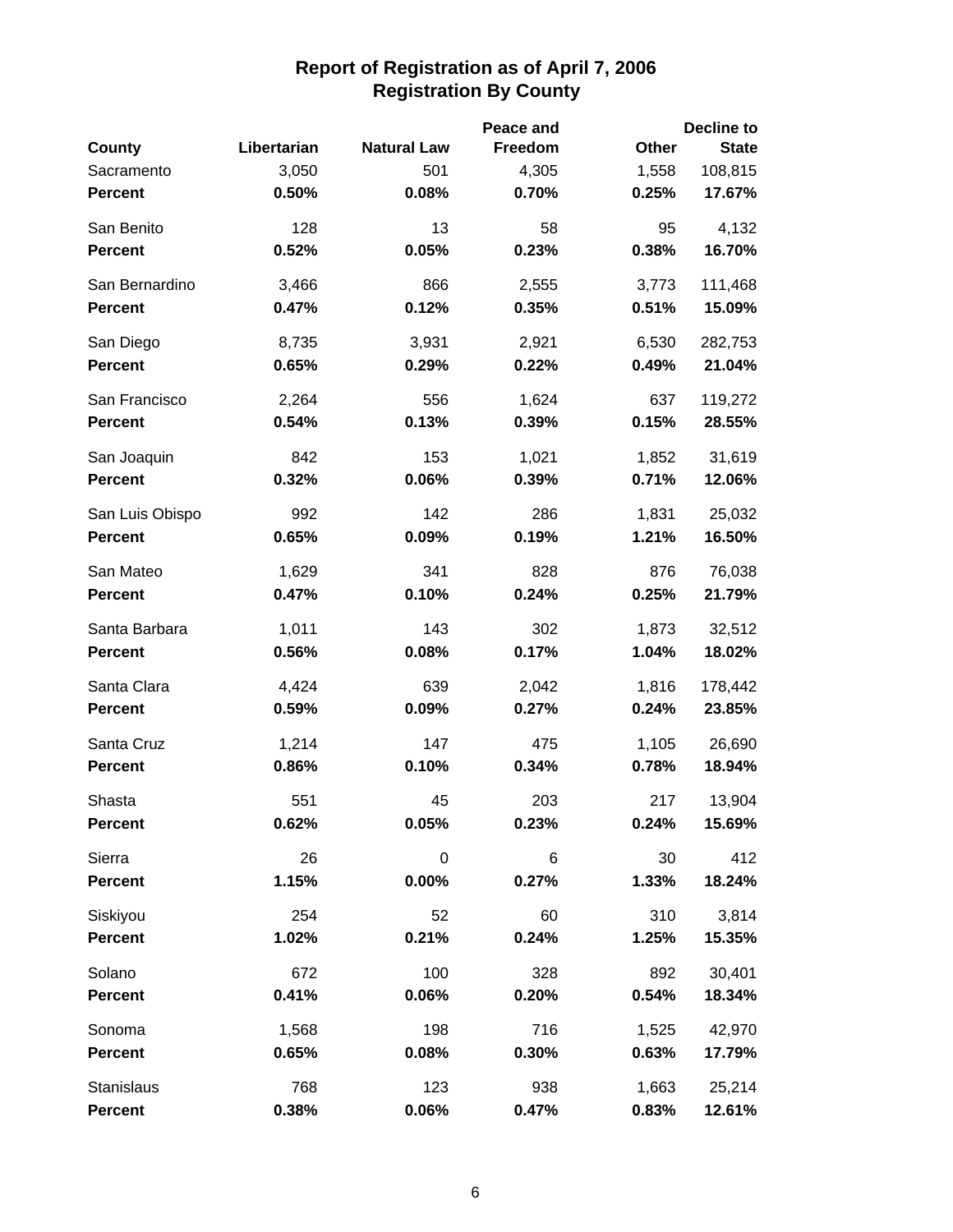|                    |            |                   |                   |            | American    |         |
|--------------------|------------|-------------------|-------------------|------------|-------------|---------|
| County             | Eligible   | <b>Registered</b> | <b>Democratic</b> | Republican | Independent | Green   |
| Sutter             | 56,733     | 38,387            | 12,369            | 19,175     | 884         | 123     |
| <b>Percent</b>     |            | 67.66%            | 32.22%            | 49.95%     | 2.30%       | 0.32%   |
| Tehama             | 41,607     | 28,777            | 9,700             | 13,061     | 1,104       | 125     |
| <b>Percent</b>     |            | 69.16%            | 33.71%            | 45.39%     | 3.84%       | 0.43%   |
| Trinity            | 10,633     | 7,687             | 2,793             | 3,058      | 256         | 139     |
| <b>Percent</b>     |            | 72.29%            | 36.33%            | 39.78%     | 3.33%       | 1.81%   |
| Tulare             | 231,398    | 131,311           | 45,122            | 63,852     | 2,951       | 543     |
| <b>Percent</b>     |            | 56.75%            | 34.36%            | 48.63%     | 2.25%       | 0.41%   |
| Tuolumne           | 41,145     | 31,843            | 11,623            | 13,976     | 914         | 296     |
| <b>Percent</b>     |            | 77.39%            | 36.50%            | 43.89%     | 2.87%       | 0.93%   |
| Ventura            | 514,603    | 380,467           | 144,517           | 154,464    | 7,606       | 3,043   |
| <b>Percent</b>     |            | 73.93%            | 37.98%            | 40.60%     | 2.00%       | 0.80%   |
| Yolo               | 123,807    | 86,481            | 40,092            | 24,400     | 1,742       | 1,546   |
| <b>Percent</b>     |            | 69.85%            | 46.36%            | 28.21%     | 2.01%       | 1.79%   |
| Yuba               | 42,851     | 26,212            | 8,883             | 11,296     | 984         | 161     |
| <b>Percent</b>     |            | 61.17%            | 33.89%            | 43.09%     | 3.75%       | 0.61%   |
| <b>State Total</b> | 22,632,056 | 15,570,469        | 6,646,082         | 5,382,707  | 306,818     | 142,936 |
| <b>Percent</b>     |            | 68.80%            | 42.68%            | 34.57%     | 1.97%       | 0.92%   |